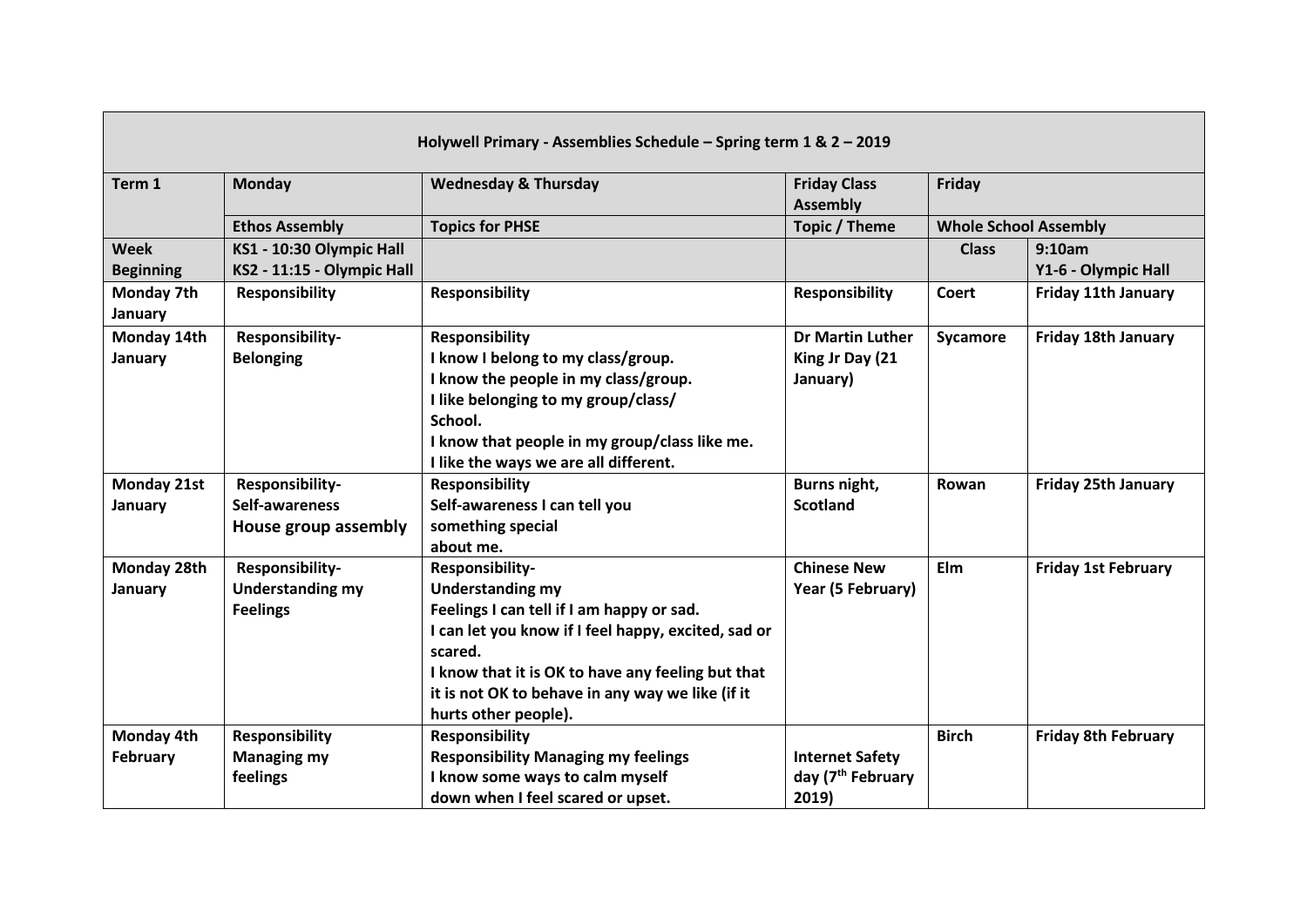| Monday 11th<br><b>February</b>  | <b>Responsibility</b><br><b>Understanding the</b><br>feelings of others      | <b>Responsibility</b><br>Understanding the feelings of others<br>I know that everybody in the world has feelings.                                                                                                                                                                  | <b>Valentine's Day</b>                                                           | Elder                        | <b>Friday 15th February</b>                  |  |  |  |  |
|---------------------------------|------------------------------------------------------------------------------|------------------------------------------------------------------------------------------------------------------------------------------------------------------------------------------------------------------------------------------------------------------------------------|----------------------------------------------------------------------------------|------------------------------|----------------------------------------------|--|--|--|--|
| <b>HALF TERM</b>                |                                                                              |                                                                                                                                                                                                                                                                                    |                                                                                  |                              |                                              |  |  |  |  |
| Term <sub>2</sub>               | <b>Monday</b>                                                                | <b>Tuesday &amp; Thursday</b>                                                                                                                                                                                                                                                      | <b>Friday Class</b><br><b>Assembly</b>                                           | Friday                       |                                              |  |  |  |  |
|                                 | <b>Ethos Assembly</b>                                                        | <b>Topic for PSHE</b>                                                                                                                                                                                                                                                              | Topic / Theme                                                                    | <b>Whole School Assembly</b> |                                              |  |  |  |  |
| <b>Week</b><br><b>Beginning</b> | KS1 - 10:30 Olympic Hall<br>KS2 - 11:15 - Olympic Hall                       | <b>Responsibility</b>                                                                                                                                                                                                                                                              |                                                                                  | <b>Class</b>                 | 9:10am<br>Y1-6- Olympic Hall                 |  |  |  |  |
| Monday 25th<br>February         | Responsibility-<br>Self-awareness                                            | Responsibility<br>Self-awareness I can tell you something special<br>about me.                                                                                                                                                                                                     | St David's Day (1<br>March)                                                      | Ash                          | Friday 2nd March                             |  |  |  |  |
| Monday 4th<br>March             | Responsibility-<br>Understanding my<br>Feelings<br>(House group<br>assembly) | Responsibility-<br>Understanding myFeelings I can tell if I am<br>happy or sad.<br>I can let you know if I feel happy, excited, sad or<br>scared.<br>I know that it is OK to have any feeling but that it<br>is not OK to behave in any way we like (if it<br>hurts other people). | Shrove Tuesday<br>$(5$ March $)/$<br>Ash Wednesday<br>(Lent begins) (6<br>March) | Chestnut                     | Friday 8th march                             |  |  |  |  |
| Monday 11th<br>March            | <b>Responsibility Managing</b><br>my feelings                                | Responsibility Managing my feelings<br>I know some ways to calm myself down when I<br>feel scared or upset.                                                                                                                                                                        | <b>British Science</b><br>week                                                   | Cedar                        | Friday 15th March                            |  |  |  |  |
| Monday 18th<br>March            | Responsibility<br>Understanding the<br>feelings of others                    | Responsibility<br>Understanding the feelings of others<br>I know that everybody in the world has feelings.                                                                                                                                                                         | St Patrick's Day<br>$(17 \text{ March})$                                         | Mulberry                     | Friday 29th March                            |  |  |  |  |
| Monday 25th<br><b>March</b>     | <b>Responsibility-</b><br><b>Understanding my</b><br><b>Feelings</b>         | <b>Responsibility-</b><br>Understanding myFeelings I can tell if I am<br>happy or sad.                                                                                                                                                                                             | Responsibility                                                                   | <b>Aspen</b>                 | Friday 22 <sup>nd</sup> March<br><b>2019</b> |  |  |  |  |